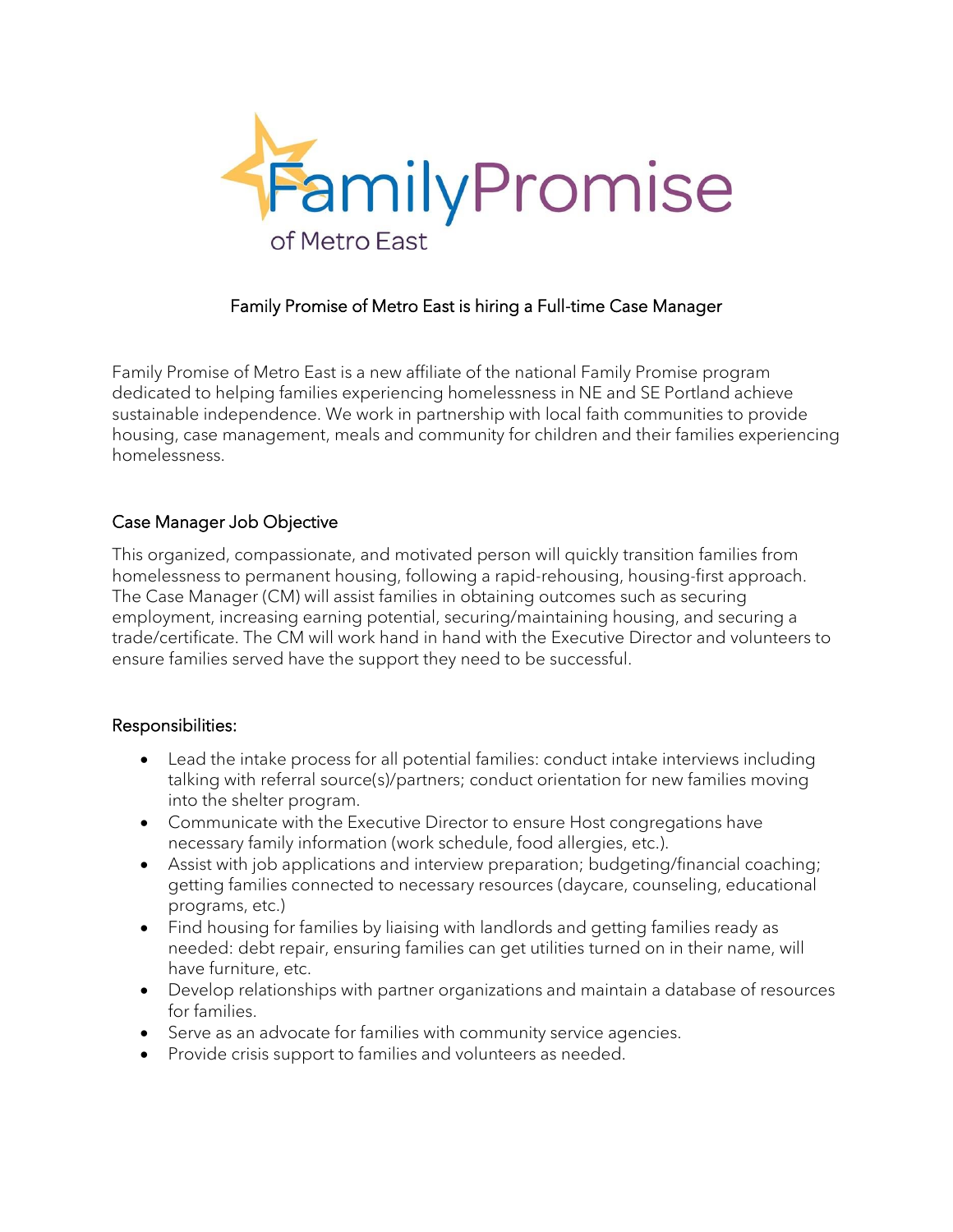- Conduct weekly individual meetings with network families (minimum) and monthly meetings with graduates. Conduct home visits and communicate in a way that is mutually convenient.
- Additional responsibilities as needed.

### Administrative Responsibilities:

- Work with /supervise volunteers. Supervise interns as needed.
- Document all case management activities.
- Track services provided (furniture, bus passes, financial assistance, gas cards, etc.).
- Responsible for collecting and managing data, accurately and efficiently.
- Keep case file records for every family, to meet program, funder and family needs.

### Additional Responsibilities:

- Must have valid driver's license and willingness to use personal vehicle to transport guests if necessary (reimbursed for mileage).
- Some lifting of materials/donations and help moving families into their own apartments.
- Assistance at fundraisers and special events as needed.

Accountability: The Case Manager reports to the Executive Director.

• Salary and working hours: The range for this position is \$40,000 - \$45,000 depending on experience. This is a full-time, salaried, exempt position. The typical week is 40 hours, and the Case Manager must be available to work nights, some weekends, and be on call. The position includes health care benefits, and a 3% bi-lingual premium will be offered to qualified candidates. Mileage reimbursement for work-related car travel.

## Education, Experience and Skills

The successful candidate is enthusiastic and can display good judgment, take initiative, and help families achieve *outcomes*. Must have a can-do, figure-it-out attitude.

#### Required Qualifications:

- Bachelor's Degree (BSW, psychology, or related degree) or relevant experience, plus 2+ years of relevant experience
- Must be detail oriented, execute projects in a fast-paced, often pressured environment; able to prioritize, self-manage, work independently and use good judgment at all times.